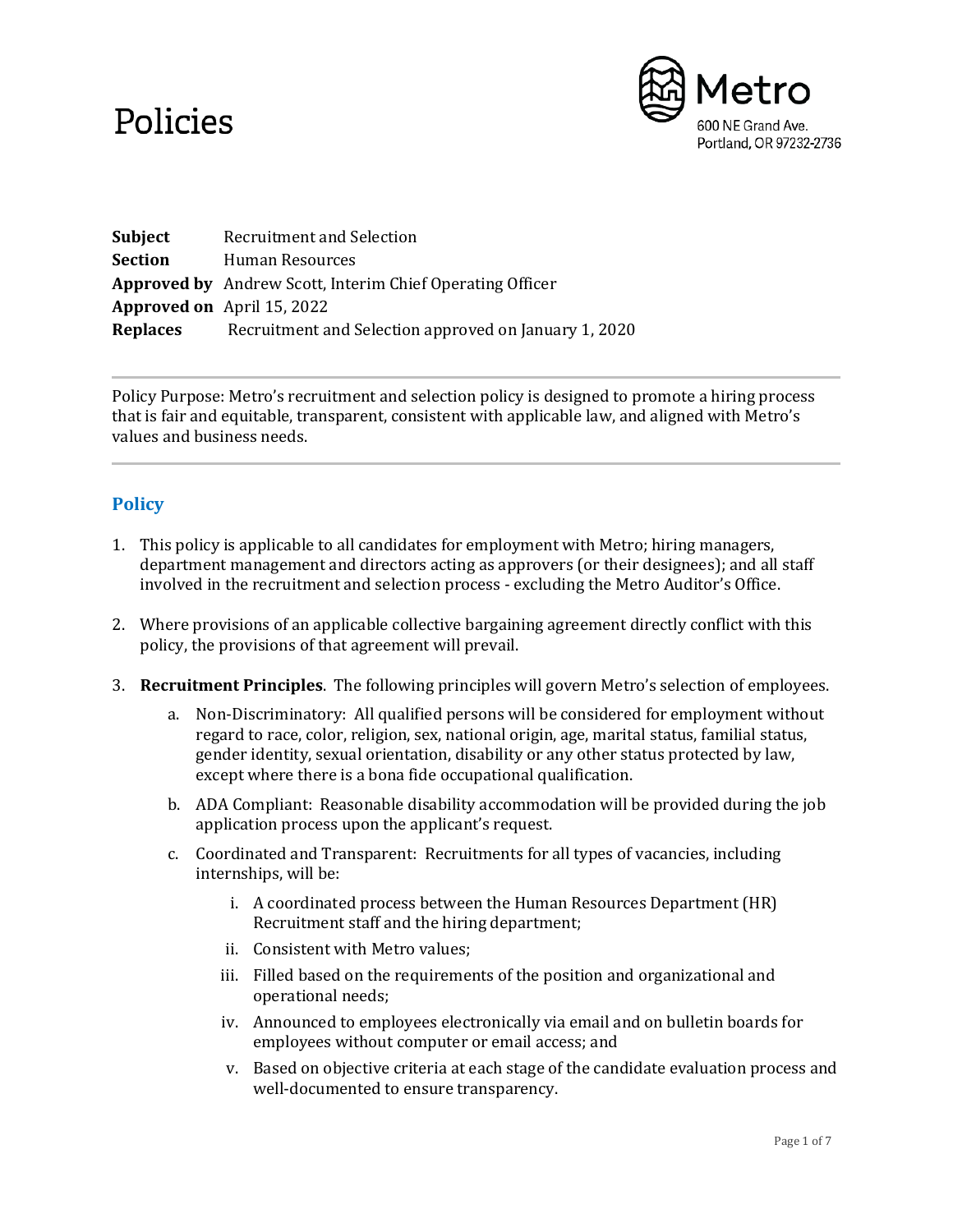- d. Widely Communicated: General recruitments will be communicated widely and to diverse audiences. Communication tools may include but are not limited to posting in Metro's online recruitment system and website; notification to community-based organizations, including those that serve historically marginalized communities, colleges and universities, and local schools; posting on social media sites; posting on other sites or platforms that reach culturally diverse audiences; and/or posting or advertisements in appropriate media.
- e. Compliant with Finance and Regulatory Services' Position Management Requirements: A hiring manager may request to fill a budgeted position only if the position is vacant and is designated for the requested classification in the budget, with the following exceptions:
	- i. To support succession planning and knowledge transfer from an existing employee to a new employee, a recruitment may be conducted for a position that is not vacant if the employee occupying the position has set a separation date in writing and the separation date is entered into their HRIS record. (e.g., in the case of a planned retirement). In such situations, if the department has sufficient funding, the employees may occupy the same position for up to six (6) months without approval; approval of the department director and director of the Finance and Regulatory Services department (Chief Financial Officer) is required for employees to occupy the same position for more than six (6) months.
	- ii. A recruitment may be conducted for a position that is pending Metro Council budget approval, but only after the position classification has been established and the COO has approved the recruitment of the position. In this case, the position will be advertised clearly as pending budget approval and cannot be filled until approved by Metro Council and active in the budget.
	- iii. With approval from the department's finance manager, a position number may be filled by two employees simultaneously in the case of an Interim Backfill or the Temporary Double fill of a position for short-term succession planning.
- f. Recruitment Process: When a hiring manager needs to fill any type of position, they must work with their designated recruiter to determine the most appropriate way to fill the vacancy.
- g. In order to ensure that new employees are compensated appropriately and equitably, HR Classification/Compensation staff must be engaged to determine final classification and compensation for any new Metro employee.
- h. Veterans' Preference: In accordance with Metro's Veterans' Preference Policy and applicable law, veterans' preference will be applied at every stage of the recruitment for all candidates who qualify for veterans' preference, who meet the minimum qualifications for the position, and who provide the required documentation. Veterans who are invited to interview will be asked the same questions as all other applicants. Interview questions and other evaluation methods, e.g. a presentation or skills assessment, will be scored for every applicant in the candidate pool and veterans' preference will be applied by HR after each interview, other evaluation method and at each step of the application process.
- i. Pre-employment Screenings: Successful passage of a criminal background check is required for all individuals before they begin employment with Metro and may be required for existing employees who are selected to fill another position; see Metro's Background Check Policy for background check requirements. Successful passage of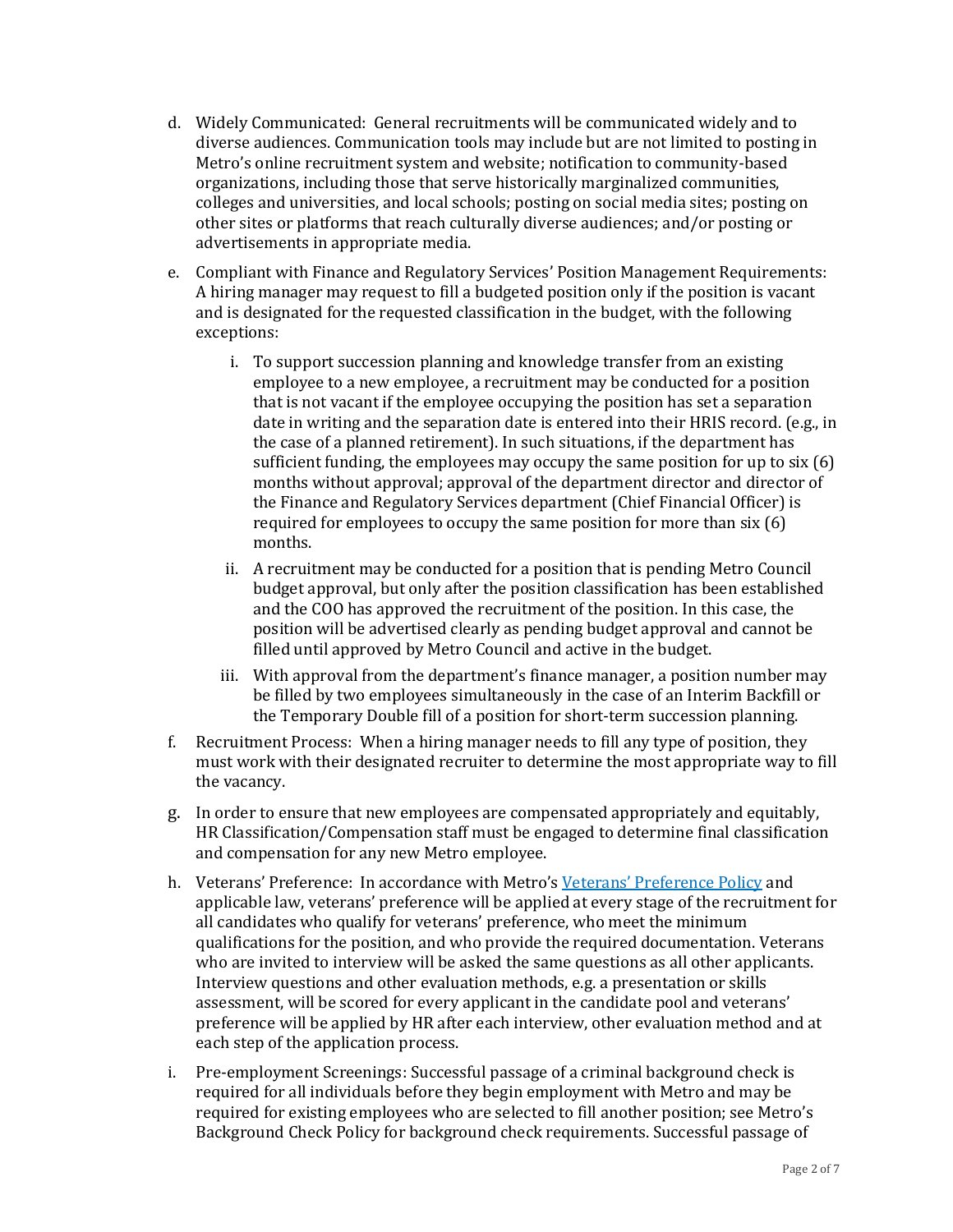other pre-employment screenings is required for some positions. Required preemployment screenings should be disclosed in the position announcement. Final employment offers may not be extended to candidates, nor may candidates begin employment, without successful passage of all required pre-employment screenings.

- j. Beginning Employment:
	- i. New Employees: New employees must not perform work for Metro unless HR has approved their start date and the employee has provided the required identification and new employee documents to HR. New employee start dates must be approved by HR and determined in accordance with HR and payroll procedures. In accordance with federal law, all new employees must comply with federal employment verification requirements by appearing in person to HR for their federally-required identity and employment eligibility verification (Form I-9) on their first day of employment, or between the time they accept an employment offer and their first day of employment; employees whose identity and employment eligibility verification is not completed within three (3) days of employment will be terminated.
	- ii. Existing Employees: Start dates for existing employees who are selected for a new position via recruitment, interim backfill, transfer, voluntary demotion, promotion or rehire must not perform work for Metro in the new position unless HR has approved their start date, which is determined in accordance with HR and payroll procedures.
- k. Records Retention: Hiring managers will provide HR with all documentation related to all recruitment-related activities no later than the employee's start date. HR will ensure that all electronic and hard-copy records are appropriately filed and retained according to HR's Records Retention Schedule.

## **4. Standard Recruitments**

- a. General Recruitment: A general recruitment is open to any applicant. A general recruitment will remain open for a minimum of fourteen (14) calendar days.
- b. Internal Recruitment: An internal recruitment is open only to applicants who are current Metro employees at the time they submit their application. Employees in regular, probationary, variable hour, and limited duration positions and interns on Metro's payroll are eligible to apply to an internal recruitment. Internal recruitments are also open to anyone who was a Metro seasonal employee in the previous 12-month period. An internal recruitment will remain open for a minimum of seven (7) calendar days.
- c. First Opportunity Recruitment: For vacancies at Oregon Convention Center (OCC), Portland Expo Center (Expo), and Portland'5 Centers for the Arts (P'5), a First Opportunity recruitment must be completed prior to opening a general recruitment for the position. First Opportunity candidates who meet program guidelines and minimum qualifications of the position must be considered and evaluated first for employment before a general recruitment is opened. If selected to interview, First Opportunity applicants must be interviewed and a hiring decision must be made for each First Opportunity applicant before opening a general recruitment. If the position is not filled by a First Opportunity applicant, a general recruitment may be opened.

First Opportunity recruitment must be conducted for fourteen (14) calendar days; in cases of urgency, the department director may approve conducting a First Opportunity recruitment for only seven (7) calendar days. Internal and First Opportunity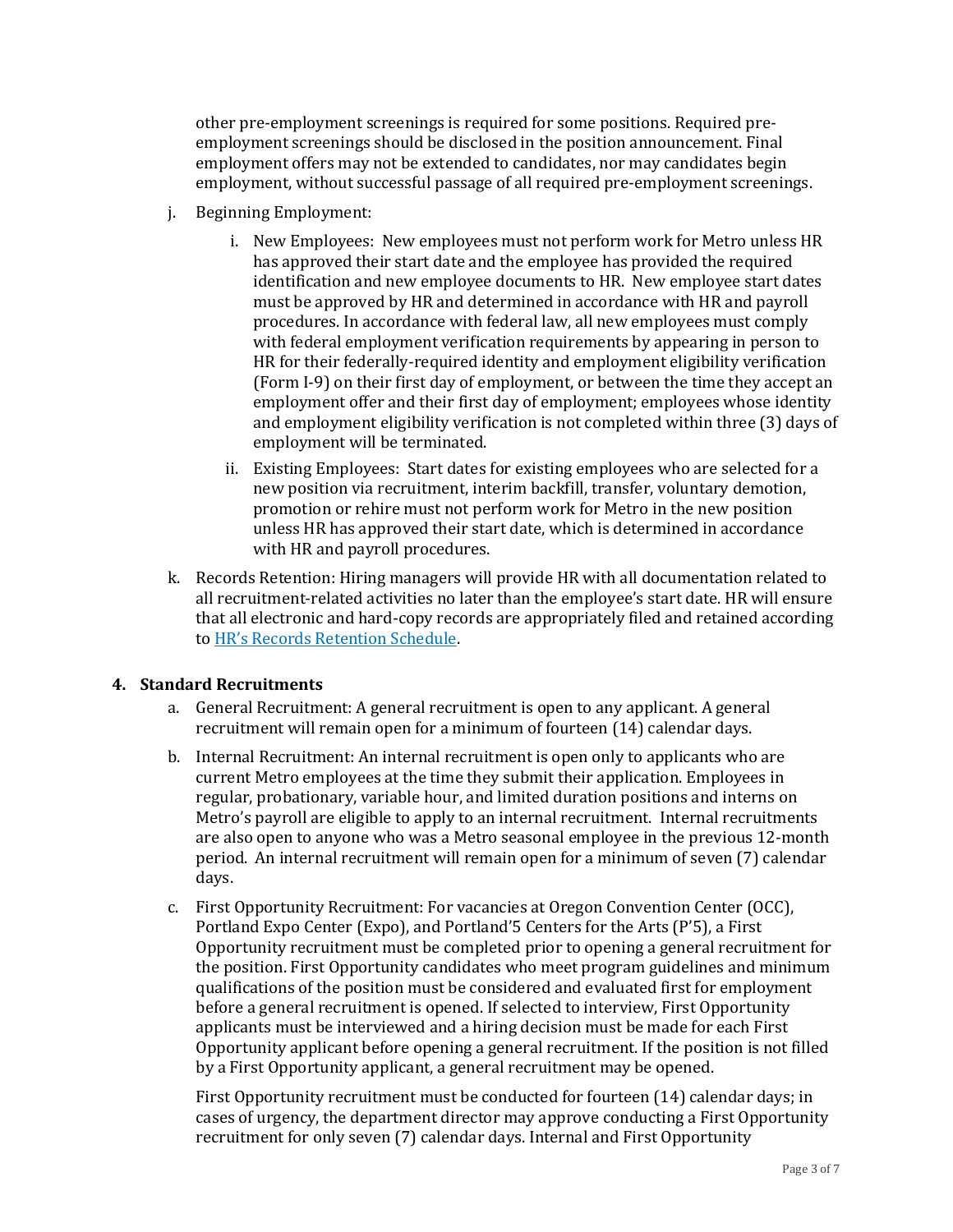recruitments may be conducted concurrently. First Opportunity recruitment is not applicable to internal-only recruitments or internships.

Exceptions to First Opportunity recruitment – including but not limited to timing of a general recruitment or whether to conduct simultaneous internal, First Opportunity and general recruitments – must be approved by the General Manager of Visitor Venues (or the General Manager's designee). In instances when a recruitment is approved for concurrent internal, First Opportunity and general recruitment, any First Opportunity applicants who apply and who meet the minimum qualifications for the position must be interviewed and a hiring decision must be made before general applicants are considered.

- 5. **Alternatives to Standard Recruitment.** In circumstances outlined below and with the approvals indicated, positions may be filled without a recruitment. In order to ensure that these alternatives do not have disparate impacts or unintended negative consequences, the HR department will track, monitor and report on use of these alternatives.
	- a. Selecting from a Previous Recruitment: With approval of an HR recruiter or the HR Recruitment Manager, applicants from a previous recruitment may be considered for hire into an open related position in the same or lower-level classification:
		- i. Eligibility. A hiring manager may consider prior applicants when:
			- 1. The application period for the previous recruitment closed within the previous six (6) months.
			- 2. Applicants from the previous recruitment have given Metro permission to consider them for other positions.

Details are for this process are outlined in the selecting from a previous recruitment procedures.

- b. Direct Appointment: Employees can be directly appointed into an open position without a recruitment under the following circumstances:
	- i. Department directors and the General Manager of Visitor Venues may be directly appointed at the discretion of the Chief Operating Officer (COO).
	- ii. The COO and Metro Attorney may be directly appointed by the Council President subject to confirmation by the Council by resolution.
	- iii. Positions organized under the Office of Metro Attorney (OMA) may be directly appointed at the discretion of the Metro Attorney; positions organized under the Office of the COO may be directly appointed at the discretion of the COO; and positions organized under the Office of Metro Auditor may be directly appointed at the discretion of the Metro Auditor.
	- iv. Variable Hour employees may be directly appointed with the approval of an HR recruiter or the HR Recruitment Manager. These employees must meet the minimum qualifications for the classification to which they are appointed and must adhere to annual limits on hours worked per the applicable collective bargaining agreement or policy.
	- v. If a limited duration position is converted to a regular status position through the budget approval process and HR Classification/Compensation staff determines that the duties and classification of the position remain the same (or substantially similar), the incumbent in the limited duration position may be appointed to the regular status position at the discretion of the position's supervisor and with the approval of the department finance manager, department director, and HR Director.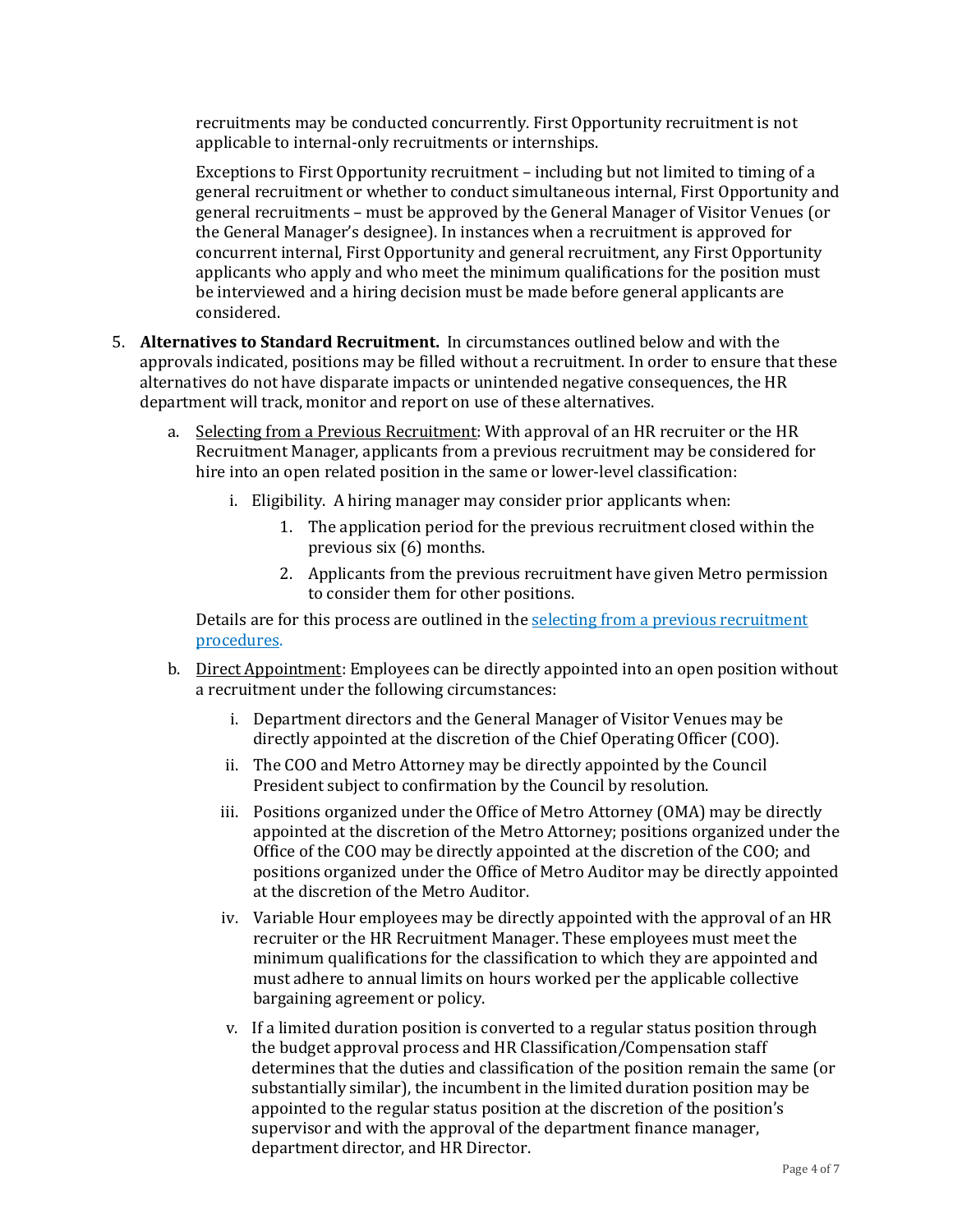c. Interim Backfill: With the approval of the department director and HR Recruitment Manager, a regular status, benefited position may be filled on a short-term basis, (e.g. when the regular occupant is on extended leave or an out-of-class assignment), with a non-employee or a current variable hour employee not in a budgeted FTE position. The duration of an Interim Backfill shall be for a minimum of six (6) weeks and a maximum of nine (9) months. Any extensions beyond this maximum must be approved by the department director, human resources director, and finance director.

Current variable hour employees who are not in a budgeted FTE position and who meet minimum qualifications for the position may be appointed to an interim backfill. Nonemployees who meet minimum qualifications may be selected for an interim backfill through a recruitment. If non-employees are to be recruited for an interim backfill of a First Opportunity-eligible position, a First Opportunity recruitment must be conducted. An employee in an interim backfill role shall be eligible to receive the benefits of the regular status position. The terms of the interim backfill will be documented by HR and signed by the employee.

- d. Internal Transfer or Voluntary Demotion: Regular Full-Time, Regular Part-Time, or Limited Duration employees who were hired through a competitive process (at Metro or at another agency prior to their inter-jurisdictional transfer) may be transferred without a recruitment into a regular status position of equal or lower classification and/or pay range for which they meet the minimum qualifications. An internal transfer or voluntary demotion without recruitment must be approved by the department director and the HR Recruitment Manager. Internal transfer or voluntary demotion of represented employees must be conducted in accordance with the provisions of the relevant collective bargaining agreement. Employees on initial probation are not eligible for internal transfer or demotion without a recruitment.
- e. Promotion: To foster efficiency and support employee growth and advancement, Regular Full-Time, Regular Part-Time and Limited Duration employees who were hired through a competitive process at Metro (or at another agency prior to interjurisdictional transfer) may be promoted without a recruitment to a vacant regular status or limited duration position in a higher classification and/or pay grade.

Promotion without recruitment requires the approval of the department director and the HR Recruitment Manager, and will be considered on a case-by-case basis. The hiring manager must complete a Promotion Request Form providing justification (please contact  $HR$  for additional information) for promoting the employee without a recruitment, and verification of the employee's eligibility and qualifying factors, including but not limited to:

- i. Justification
	- 1. The business need to fill the position without a recruitment (i.e., specialized internal skills required; difficulty to fill position externally; defined promotion pipeline within department or work group; etc.).
- ii. Eligibility:
	- 1. The employee must meet the minimum qualifications for the position.
	- 2. The employee must have passed probation in their current position and have been employed at Metro for a minimum of one year (12 months) immediately prior to the promotion date.
	- 3. The employee must have met all performance goals and received consistently positive performance reviews during their employment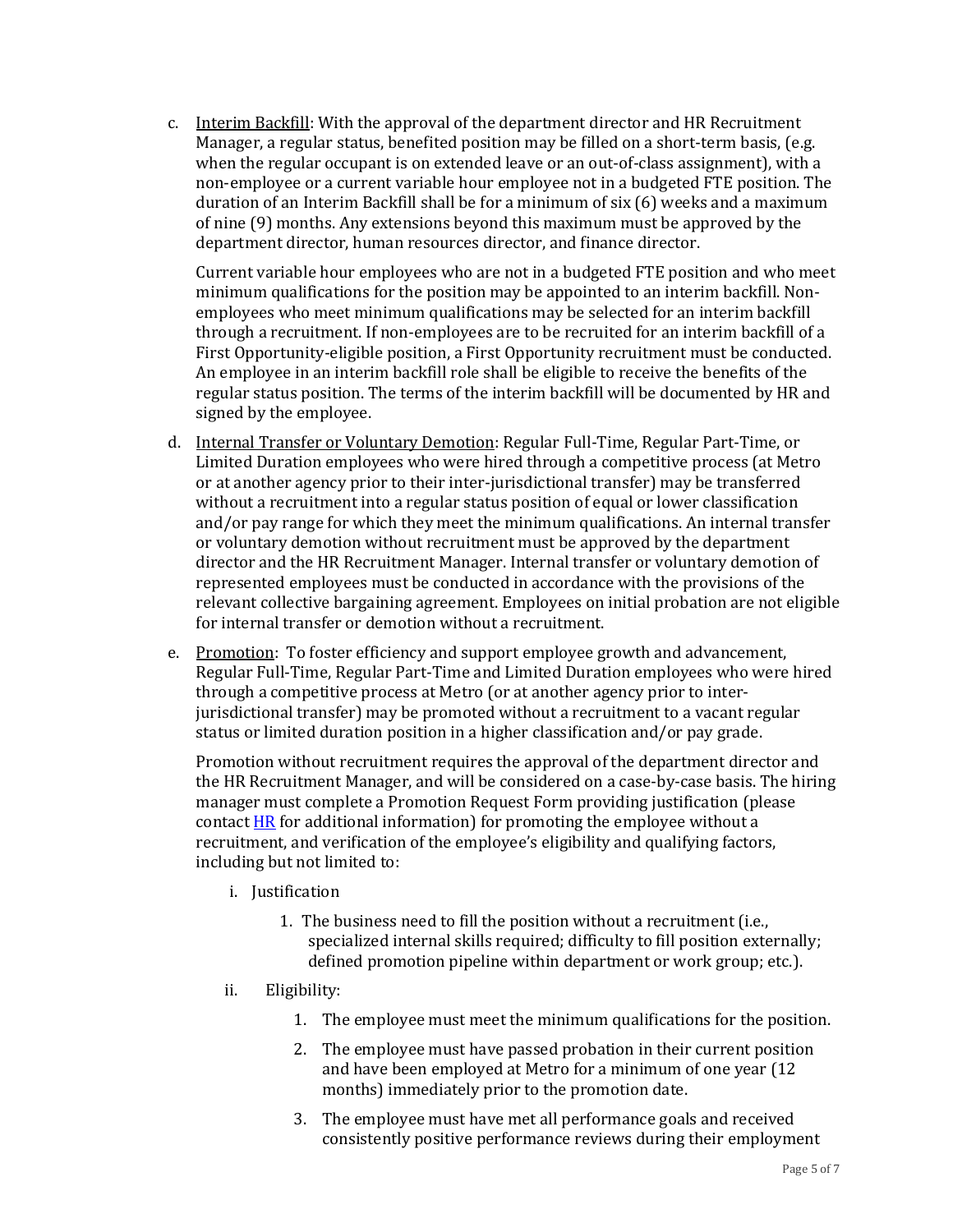with Metro.

- iii. Qualifying Factors:
	- 1. The employee's education and experience as they relate to the position.
	- 2. The employee's length of service at Metro.
	- 3. The employee's special skills or abilities that directly relate to the position.

(See Classification and Compensation policy for guidance on changes to the duties of an existing occupied position.)

- f. Rehire: At its discretion and with the approval of a recruiter or the HR Recruitment Manager, Metro may rehire a former employee without a recruitment when the following criteria are met:
	- i. The position's classification and pay grade is equal to or lower than the most recent position the employee held at Metro.
	- ii. The employee meets the minimum qualifications for the position.
	- iii. The employee successfully completed probation in a prior Metro position.
	- iv. The employee is rehired within three (3) years of the date of separation.
	- v. The employee left in good standing and has no prohibitions on rehire per HR records.
	- vi. HR has reviewed the employee's personnel file to assess any prior performance issues.

Employees rehired under this provision will be required to complete a new probationary period.

Former employees do not have an automatic right to be rehired once they have separated from Metro employment. Rehires will be processed at the sole discretion of Metro and must be approved by the hiring manager and designated recruiter or the HR Recruitment Manager.

- g. Inter-jurisdictional Transfer: In certain instances, a regular status position may be filled by transferring an employee from a federal, state or local public jurisdiction. The transferring employee will be required to successfully pass a background check and serve a probationary period of six months and is entitled to all benefits associated with the position. The hiring manager must complete an Inter-jurisdictional Transfer Request Form verifying that there is a valid business need to fill the position through inter-jurisdictional transfer. An inter-jurisdictional transfer must be approved by the HR Director and COO. Bona fide factors include but are not limited to:
	- i. The prospective employee has special experience, training, skills or abilities required for the position and/or necessary for the success of the department or agency.
	- ii. It has been or likely would be difficult to fill the position through standard recruitment processes.

In addition, HR will verify that the following criteria are met:

i. The other jurisdiction must certify to HR that the prospective employee is currently employed by it, was hired through a competitive hiring process, and successfully completed a probation period if one was required.